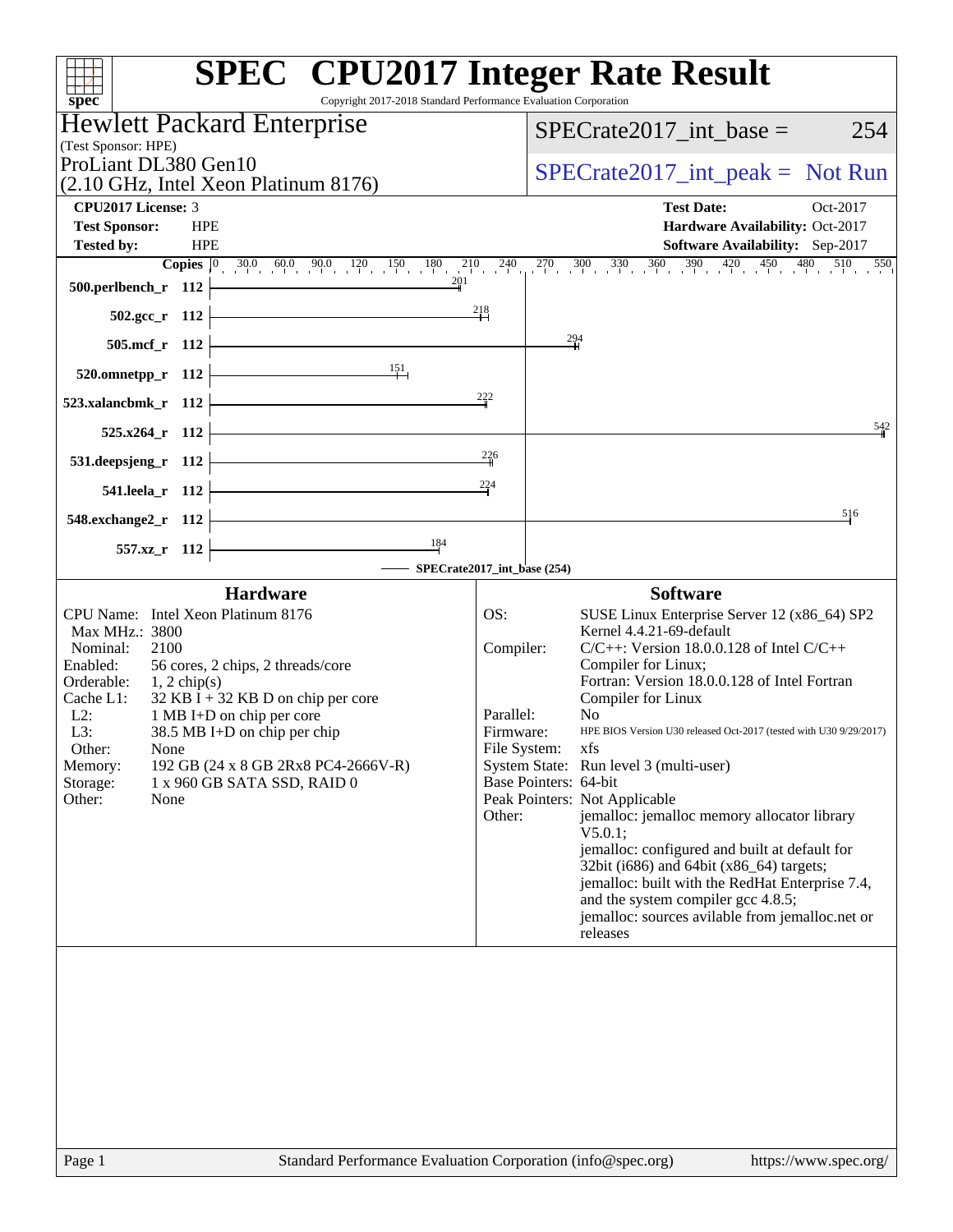

Copyright 2017-2018 Standard Performance Evaluation Corporation

## Hewlett Packard Enterprise

(Test Sponsor: HPE)

(2.10 GHz, Intel Xeon Platinum 8176)

 $SPECTate2017\_int\_base = 254$ 

## ProLiant DL380 Gen10  $SPECTA = 10$   $SPECTA = 2017$  int peak = Not Run

**[CPU2017 License:](http://www.spec.org/auto/cpu2017/Docs/result-fields.html#CPU2017License)** 3 **[Test Date:](http://www.spec.org/auto/cpu2017/Docs/result-fields.html#TestDate)** Oct-2017 **[Test Sponsor:](http://www.spec.org/auto/cpu2017/Docs/result-fields.html#TestSponsor)** HPE **[Hardware Availability:](http://www.spec.org/auto/cpu2017/Docs/result-fields.html#HardwareAvailability)** Oct-2017 **[Tested by:](http://www.spec.org/auto/cpu2017/Docs/result-fields.html#Testedby)** HPE **[Software Availability:](http://www.spec.org/auto/cpu2017/Docs/result-fields.html#SoftwareAvailability)** Sep-2017

### **[Results Table](http://www.spec.org/auto/cpu2017/Docs/result-fields.html#ResultsTable)**

|                                             | <b>Base</b>   |                |       |                | <b>Peak</b> |                |       |               |                |              |                |              |                |              |
|---------------------------------------------|---------------|----------------|-------|----------------|-------------|----------------|-------|---------------|----------------|--------------|----------------|--------------|----------------|--------------|
| <b>Benchmark</b>                            | <b>Copies</b> | <b>Seconds</b> | Ratio | <b>Seconds</b> | Ratio       | <b>Seconds</b> | Ratio | <b>Copies</b> | <b>Seconds</b> | <b>Ratio</b> | <b>Seconds</b> | <b>Ratio</b> | <b>Seconds</b> | <b>Ratio</b> |
| 500.perlbench_r                             | 112           | 890            | 200   | 886            | 201         | 885            | 201   |               |                |              |                |              |                |              |
| $502.\text{sec}$                            | 112           | 708            | 224   | 730            | 217         | 726            | 218   |               |                |              |                |              |                |              |
| $505$ .mcf r                                | 112           | 610            | 297   | 617            | 293         | 616            | 294   |               |                |              |                |              |                |              |
| 520.omnetpp_r                               | 112           | 921            | 160   | 974            | 151         | 977            | 150   |               |                |              |                |              |                |              |
| 523.xalancbmk r                             | 112           | 534            | 222   | 532            | 223         | 534            | 222   |               |                |              |                |              |                |              |
| 525.x264 r                                  | 112           | 361            | 543   | 362            | 542         | 363            | 541   |               |                |              |                |              |                |              |
| 531.deepsjeng_r                             | 112           | 565            | 227   | 569            | 225         | 569            | 226   |               |                |              |                |              |                |              |
| 541.leela r                                 | 112           | 829            | 224   | 831            | 223         | 827            | 224   |               |                |              |                |              |                |              |
| 548.exchange2 r                             | 112           | 569            | 516   | 568            | 516         | 569            | 516   |               |                |              |                |              |                |              |
| $557.xz$ _r                                 | 112           | 657            | 184   | 657            | 184         | 657            | 184   |               |                |              |                |              |                |              |
| $SPECrate2017$ int base =<br>254            |               |                |       |                |             |                |       |               |                |              |                |              |                |              |
| $SPECrate2017$ int peak =<br><b>Not Run</b> |               |                |       |                |             |                |       |               |                |              |                |              |                |              |

Results appear in the [order in which they were run](http://www.spec.org/auto/cpu2017/Docs/result-fields.html#RunOrder). Bold underlined text [indicates a median measurement](http://www.spec.org/auto/cpu2017/Docs/result-fields.html#Median).

#### **[Submit Notes](http://www.spec.org/auto/cpu2017/Docs/result-fields.html#SubmitNotes)**

 The numactl mechanism was used to bind copies to processors. The config file option 'submit' was used to generate numactl commands to bind each copy to a specific processor. For details, please see the config file.

#### **[Operating System Notes](http://www.spec.org/auto/cpu2017/Docs/result-fields.html#OperatingSystemNotes)**

 Stack size set to unlimited using "ulimit -s unlimited" Prior to runcpu invocation Filesystem page cache synced and cleared with: sync; echo 3> /proc/sys/vm/drop\_caches runspec command invoked through numactl i.e.: numactl --interleave=all runspec <etc> irqbalance disabled with "service irqbalance stop" tuned profile set wtih "tuned-adm profile throughput-performance" VM Dirty ratio was set to 40 using "echo 40 > /proc/sys/vm/dirty\_ratio" Numa balancing was disabled using "echo 0 > /proc/sys/kernel/numa\_balancing"

## **[General Notes](http://www.spec.org/auto/cpu2017/Docs/result-fields.html#GeneralNotes)**

Environment variables set by runcpu before the start of the run: LD\_LIBRARY\_PATH = "/home/spec2017/lib/ia32:/home/spec2017/lib/intel64:/home/spec2017/je5.0.1-32 LD\_LIBRARY\_PATH = "\$LD\_LIBRARY\_PATH:/home/spec2017/je5.0.1-64"

 Binaries compiled on a system with 1x Intel Core i7-4790 CPU + 32GB RAM memory using Redhat Enterprise Linux 7.4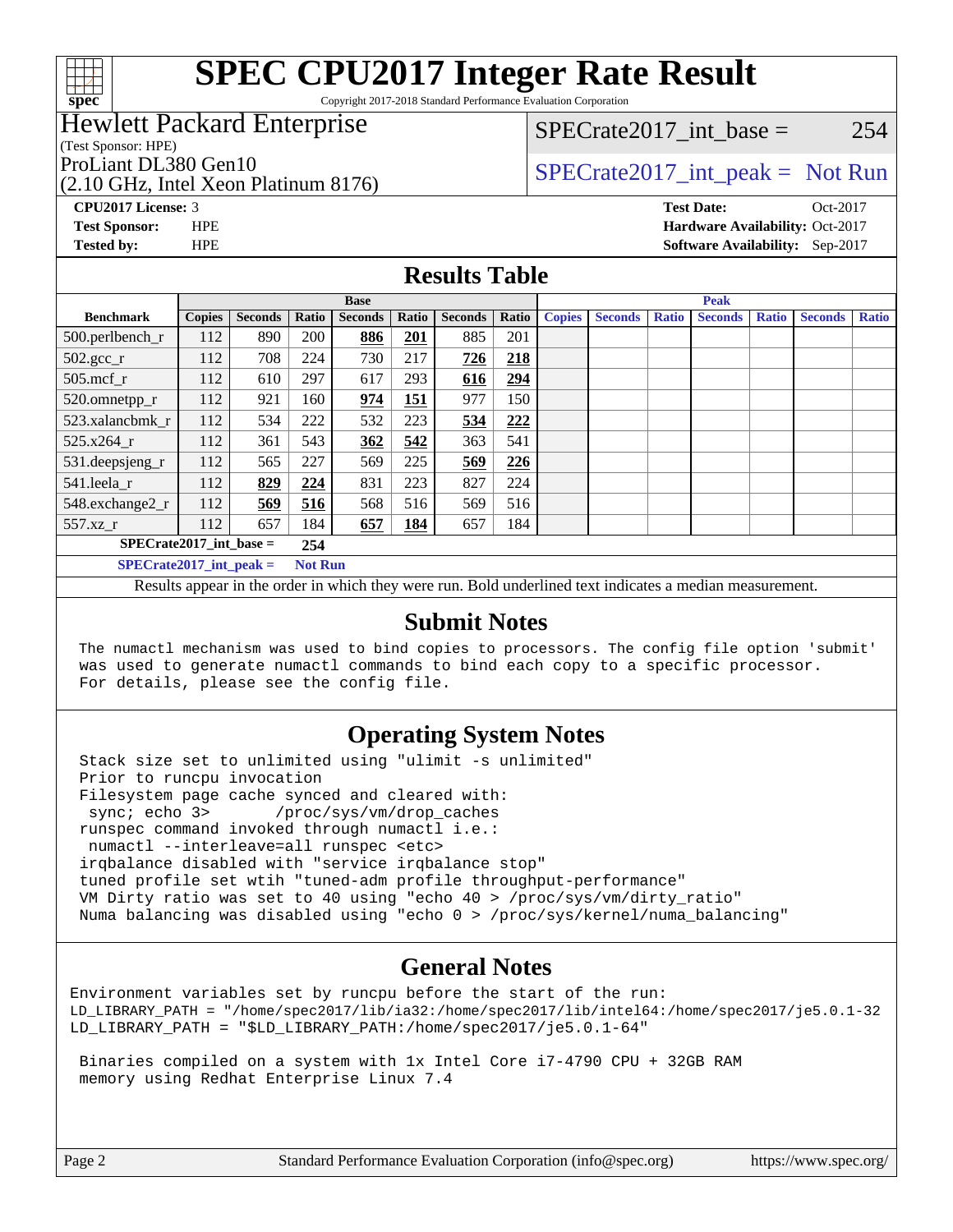

Page 3 Standard Performance Evaluation Corporation [\(info@spec.org\)](mailto:info@spec.org) <https://www.spec.org/> **(Continued on next page)**

Model name: Intel(R) Xeon(R) Platinum 8176 CPU @ 2.10GHz

Stepping: 4

 CPU MHz: 2095.061 BogoMIPS: 4190.12 Virtualization: VT-x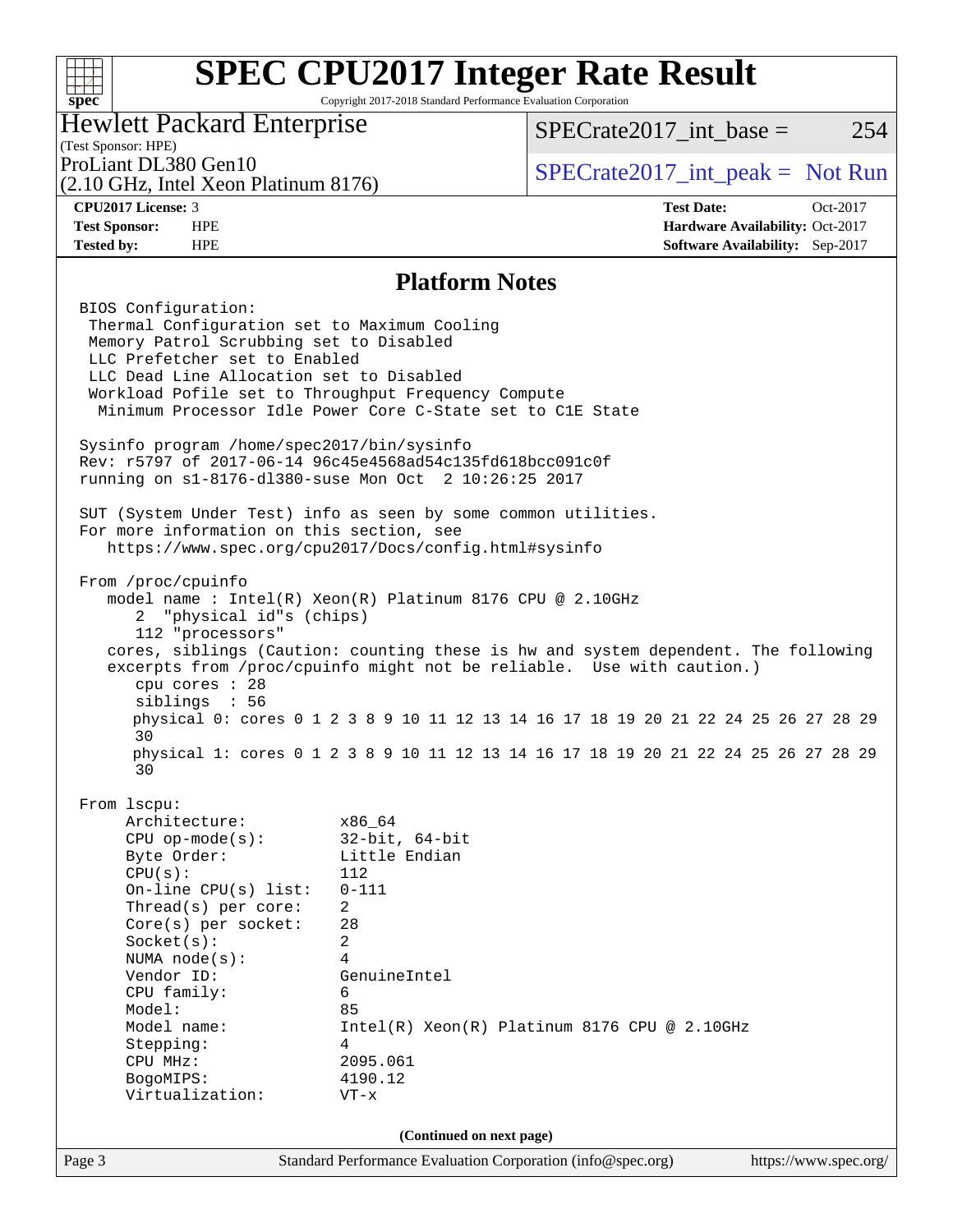## $\pm\,\mu$ **[spec](http://www.spec.org/)**

# **[SPEC CPU2017 Integer Rate Result](http://www.spec.org/auto/cpu2017/Docs/result-fields.html#SPECCPU2017IntegerRateResult)**

Copyright 2017-2018 Standard Performance Evaluation Corporation

Hewlett Packard Enterprise

 $SPECTate2017\_int\_base = 254$ 

(Test Sponsor: HPE) (2.10 GHz, Intel Xeon Platinum 8176)

ProLiant DL380 Gen10<br>  $(2.10 \text{ GHz} \text{ Intel } X_{\text{eon} \text{ Platinum}} 8176)$  [SPECrate2017\\_int\\_peak =](http://www.spec.org/auto/cpu2017/Docs/result-fields.html#SPECrate2017intpeak) Not Run

**[CPU2017 License:](http://www.spec.org/auto/cpu2017/Docs/result-fields.html#CPU2017License)** 3 **[Test Date:](http://www.spec.org/auto/cpu2017/Docs/result-fields.html#TestDate)** Oct-2017 **[Test Sponsor:](http://www.spec.org/auto/cpu2017/Docs/result-fields.html#TestSponsor)** HPE **[Hardware Availability:](http://www.spec.org/auto/cpu2017/Docs/result-fields.html#HardwareAvailability)** Oct-2017 **[Tested by:](http://www.spec.org/auto/cpu2017/Docs/result-fields.html#Testedby)** HPE **HPE [Software Availability:](http://www.spec.org/auto/cpu2017/Docs/result-fields.html#SoftwareAvailability)** Sep-2017

### **[Platform Notes \(Continued\)](http://www.spec.org/auto/cpu2017/Docs/result-fields.html#PlatformNotes)**

| Platform Notes (Continued)                                                              |  |  |  |  |  |  |
|-----------------------------------------------------------------------------------------|--|--|--|--|--|--|
| L1d cache:<br>32K                                                                       |  |  |  |  |  |  |
| 32K<br>Lli cache:                                                                       |  |  |  |  |  |  |
| L2 cache:<br>1024K                                                                      |  |  |  |  |  |  |
| L3 cache:<br>39424K                                                                     |  |  |  |  |  |  |
| NUMA $node0$ $CPU(s):$<br>$0 - 13,56 - 69$                                              |  |  |  |  |  |  |
| NUMA nodel $CPU(s):$<br>$14 - 27, 70 - 83$                                              |  |  |  |  |  |  |
| NUMA $node2$ $CPU(s):$<br>28-41,84-97                                                   |  |  |  |  |  |  |
| NUMA $node3$ $CPU(s)$ :<br>42–55,98–111                                                 |  |  |  |  |  |  |
| fpu vme de pse tsc msr pae mce cx8 apic sep mtrr pge mca cmov<br>Flags:                 |  |  |  |  |  |  |
| pat pse36 clflush dts acpi mmx fxsr sse sse2 ss ht tm pbe syscall nx pdpelgb rdtscp     |  |  |  |  |  |  |
| lm constant_tsc art arch_perfmon pebs bts rep_good nopl xtopology nonstop_tsc           |  |  |  |  |  |  |
| aperfmperf eagerfpu pni pclmulqdq dtes64 monitor ds_cpl vmx smx est tm2 ssse3 sdbg      |  |  |  |  |  |  |
| fma cx16 xtpr pdcm pcid dca sse4_1 sse4_2 x2apic movbe popcnt tsc_deadline_timer aes    |  |  |  |  |  |  |
| xsave avx f16c rdrand lahf_lm abm 3dnowprefetch ida arat epb pln pts dtherm intel_pt    |  |  |  |  |  |  |
| tpr_shadow vnmi flexpriority ept vpid fsgsbase tsc_adjust bmil hle avx2 smep bmi2       |  |  |  |  |  |  |
| erms invpcid rtm cqm mpx avx512f avx512dq rdseed adx smap clflushopt clwb avx512cd      |  |  |  |  |  |  |
| avx512bw avx512vl xsaveopt xsavec xgetbvl cqm_llc cqm_occup_llc                         |  |  |  |  |  |  |
|                                                                                         |  |  |  |  |  |  |
| /proc/cpuinfo cache data                                                                |  |  |  |  |  |  |
| cache size : 39424 KB                                                                   |  |  |  |  |  |  |
|                                                                                         |  |  |  |  |  |  |
| From numactl --hardware WARNING: a numactl 'node' might or might not correspond to a    |  |  |  |  |  |  |
| physical chip.                                                                          |  |  |  |  |  |  |
| $available: 4 nodes (0-3)$                                                              |  |  |  |  |  |  |
| node 0 cpus: 0 1 2 3 4 5 6 7 8 9 10 11 12 13 56 57 58 59 60 61 62 63 64 65 66 67 68 69  |  |  |  |  |  |  |
| node 0 size: 47890 MB                                                                   |  |  |  |  |  |  |
| node 0 free: 44525 MB                                                                   |  |  |  |  |  |  |
| node 1 cpus: 14 15 16 17 18 19 20 21 22 23 24 25 26 27 70 71 72 73 74 75 76 77 78 79 80 |  |  |  |  |  |  |
| 81 82 83                                                                                |  |  |  |  |  |  |
| node 1 size: 48380 MB                                                                   |  |  |  |  |  |  |
| node 1 free: 47751 MB                                                                   |  |  |  |  |  |  |
| node 2 cpus: 28 29 30 31 32 33 34 35 36 37 38 39 40 41 84 85 86 87 88 89 90 91 92 93 94 |  |  |  |  |  |  |
| 95 96 97                                                                                |  |  |  |  |  |  |
| node 2 size: 48380 MB                                                                   |  |  |  |  |  |  |
| node 2 free: 48004 MB                                                                   |  |  |  |  |  |  |
| node 3 cpus: 42 43 44 45 46 47 48 49 50 51 52 53 54 55 98 99 100 101 102 103 104 105    |  |  |  |  |  |  |
| 106 107 108 109 110 111                                                                 |  |  |  |  |  |  |
| node 3 size: 48262 MB                                                                   |  |  |  |  |  |  |
| node 3 free: 48020 MB                                                                   |  |  |  |  |  |  |
| node distances:                                                                         |  |  |  |  |  |  |
| node<br>$\mathbf{1}$<br>0<br>2<br>3                                                     |  |  |  |  |  |  |
| 0:<br>10<br>21<br>31<br>31                                                              |  |  |  |  |  |  |
| 21<br>31<br>1:<br>10<br>31                                                              |  |  |  |  |  |  |
| 2:<br>31<br>10<br>31<br>21                                                              |  |  |  |  |  |  |
| 3:<br>31<br>31<br>21<br>10                                                              |  |  |  |  |  |  |
|                                                                                         |  |  |  |  |  |  |
| From /proc/meminfo                                                                      |  |  |  |  |  |  |
|                                                                                         |  |  |  |  |  |  |
| (Continued on next page)                                                                |  |  |  |  |  |  |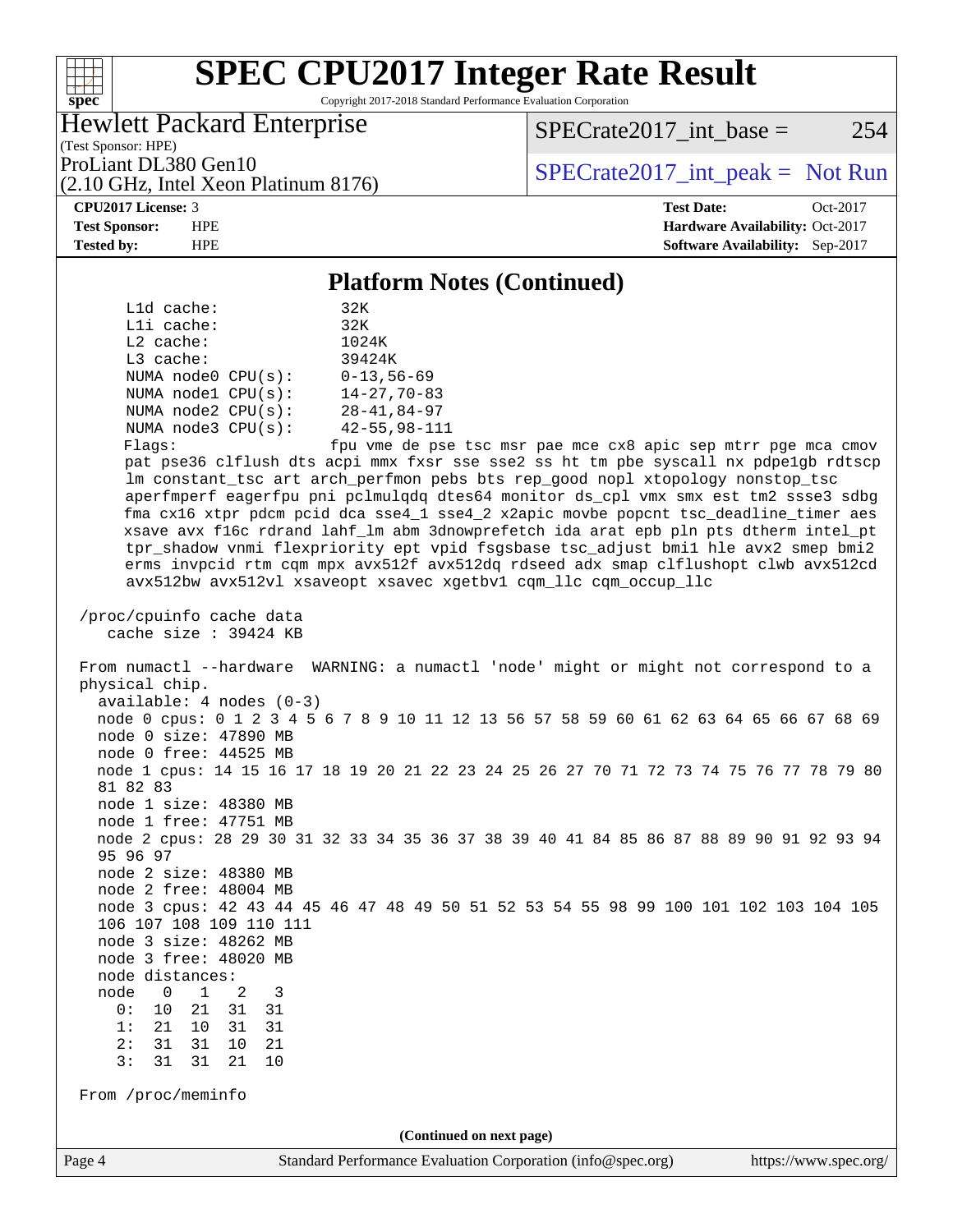

Copyright 2017-2018 Standard Performance Evaluation Corporation

Hewlett Packard Enterprise

(2.10 GHz, Intel Xeon Platinum 8176)

 $SPECTate2017\_int\_base = 254$ 

(Test Sponsor: HPE)

ProLiant DL380 Gen10  $SPECTA = 10$ <br>[SPECrate2017\\_int\\_peak =](http://www.spec.org/auto/cpu2017/Docs/result-fields.html#SPECrate2017intpeak) Not Run

**[CPU2017 License:](http://www.spec.org/auto/cpu2017/Docs/result-fields.html#CPU2017License)** 3 **[Test Date:](http://www.spec.org/auto/cpu2017/Docs/result-fields.html#TestDate)** Oct-2017 **[Test Sponsor:](http://www.spec.org/auto/cpu2017/Docs/result-fields.html#TestSponsor)** HPE **[Hardware Availability:](http://www.spec.org/auto/cpu2017/Docs/result-fields.html#HardwareAvailability)** Oct-2017 **[Tested by:](http://www.spec.org/auto/cpu2017/Docs/result-fields.html#Testedby)** HPE **[Software Availability:](http://www.spec.org/auto/cpu2017/Docs/result-fields.html#SoftwareAvailability)** Sep-2017

#### **[Platform Notes \(Continued\)](http://www.spec.org/auto/cpu2017/Docs/result-fields.html#PlatformNotes)**

 MemTotal: 197543084 kB HugePages\_Total: 0 Hugepagesize: 2048 kB /usr/bin/lsb\_release -d SUSE Linux Enterprise Server 12 SP2 From /etc/\*release\* /etc/\*version\* SuSE-release: SUSE Linux Enterprise Server 12 (x86\_64) VERSION = 12 PATCHLEVEL = 2 # This file is deprecated and will be removed in a future service pack or release. # Please check /etc/os-release for details about this release. os-release: NAME="SLES" VERSION="12-SP2" VERSION\_ID="12.2" PRETTY\_NAME="SUSE Linux Enterprise Server 12 SP2" ID="sles" ANSI\_COLOR="0;32" CPE\_NAME="cpe:/o:suse:sles:12:sp2" uname -a: Linux s1-8176-dl380-suse 4.4.21-69-default #1 SMP Tue Oct 25 10:58:20 UTC 2016 (9464f67) x86\_64 x86\_64 x86\_64 GNU/Linux run-level 3 Oct 1 18:18 SPEC is set to: /home/spec2017 Filesystem Type Size Used Avail Use% Mounted on /dev/sda4 xfs 400G 8.9G 391G 3% /home Additional information from dmidecode follows. WARNING: Use caution when you interpret this section. The 'dmidecode' program reads system data which is "intended to allow hardware to be accurately determined", but the intent may not be met, as there are frequent changes to hardware, firmware, and the "DMTF SMBIOS" standard. BIOS HPE U30 09/29/2017 Memory: 24x UNKNOWN NOT AVAILABLE 8 GB 2 rank 2666 (End of data from sysinfo program)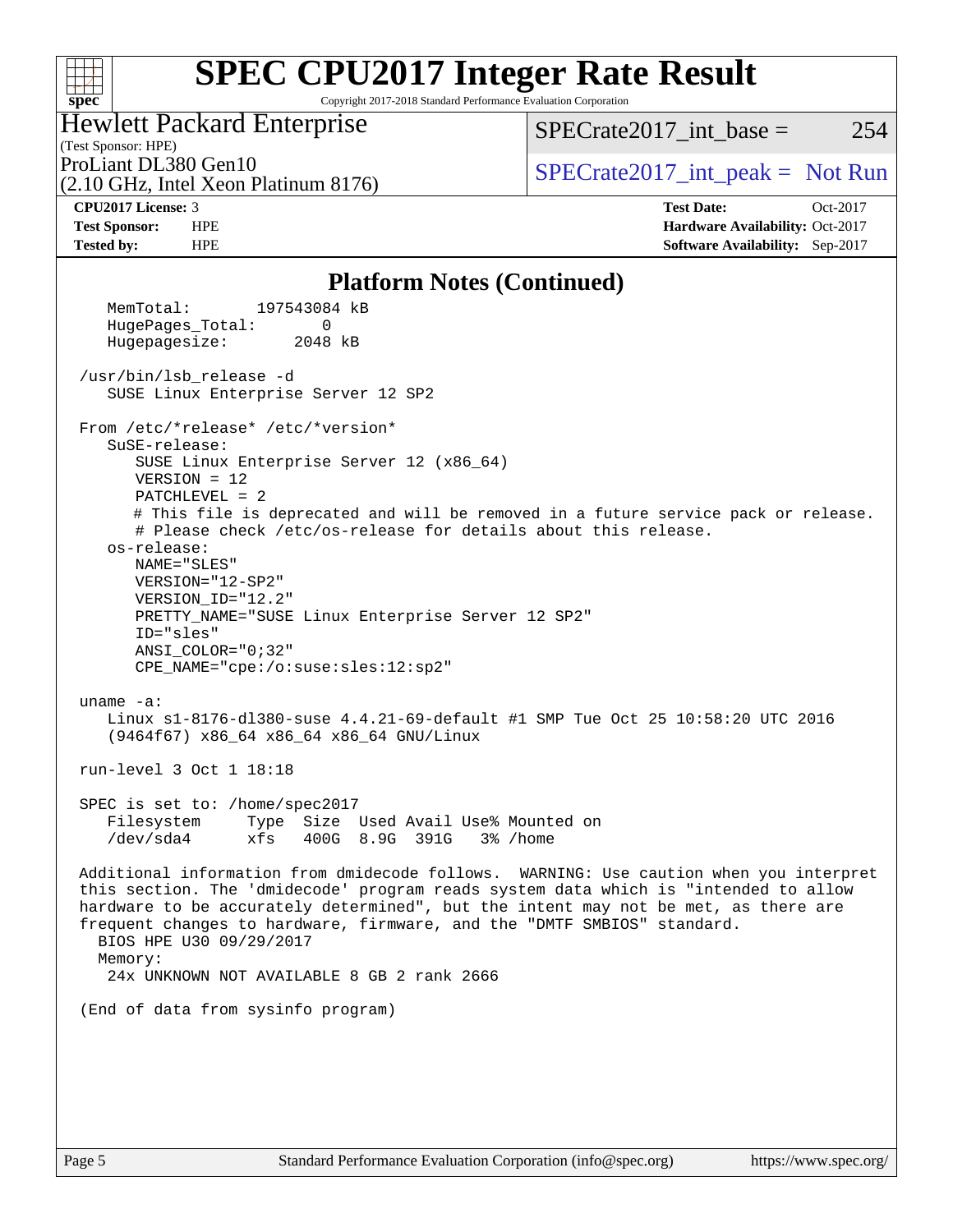| Sì<br>ť<br>U<br>C |  |  |  |  |  |
|-------------------|--|--|--|--|--|

Copyright 2017-2018 Standard Performance Evaluation Corporation

### Hewlett Packard Enterprise

ProLiant DL380 Gen10  $SPECTA = 10$   $SPECTA = 2017$  int peak = Not Run  $SPECTate2017\_int\_base = 254$ 

(2.10 GHz, Intel Xeon Platinum 8176)

(Test Sponsor: HPE)

**[Test Sponsor:](http://www.spec.org/auto/cpu2017/Docs/result-fields.html#TestSponsor)** HPE **[Hardware Availability:](http://www.spec.org/auto/cpu2017/Docs/result-fields.html#HardwareAvailability)** Oct-2017

**[CPU2017 License:](http://www.spec.org/auto/cpu2017/Docs/result-fields.html#CPU2017License)** 3 **[Test Date:](http://www.spec.org/auto/cpu2017/Docs/result-fields.html#TestDate)** Oct-2017

**[Tested by:](http://www.spec.org/auto/cpu2017/Docs/result-fields.html#Testedby)** HPE **[Software Availability:](http://www.spec.org/auto/cpu2017/Docs/result-fields.html#SoftwareAvailability)** Sep-2017 **[Compiler Version Notes](http://www.spec.org/auto/cpu2017/Docs/result-fields.html#CompilerVersionNotes)**

| 500.perlbench $r(base)$ 502.qcc $r(base)$ 505.mcf $r(base)$ 525.x264 $r(base)$<br>CC.<br>$557. xz_r(base)$ |
|------------------------------------------------------------------------------------------------------------|
| icc (ICC) 18.0.0 20170811<br>Copyright (C) 1985-2017 Intel Corporation. All rights reserved.               |
| CXXC 520.omnetpp $r(base)$ 523.xalancbmk $r(base)$ 531.deepsjeng $r(base)$<br>$541.$ leela r(base)         |
| icpc (ICC) 18.0.0 20170811<br>Copyright (C) 1985-2017 Intel Corporation. All rights reserved.              |
| $FC$ 548. exchange2 $r(base)$                                                                              |
| ifort (IFORT) 18.0.0 20170811<br>Copyright (C) 1985-2017 Intel Corporation. All rights reserved.           |
|                                                                                                            |

## **[Base Compiler Invocation](http://www.spec.org/auto/cpu2017/Docs/result-fields.html#BaseCompilerInvocation)**

[C benchmarks](http://www.spec.org/auto/cpu2017/Docs/result-fields.html#Cbenchmarks): [icc](http://www.spec.org/cpu2017/results/res2017q4/cpu2017-20171003-00078.flags.html#user_CCbase_intel_icc_18.0_66fc1ee009f7361af1fbd72ca7dcefbb700085f36577c54f309893dd4ec40d12360134090235512931783d35fd58c0460139e722d5067c5574d8eaf2b3e37e92)

[C++ benchmarks:](http://www.spec.org/auto/cpu2017/Docs/result-fields.html#CXXbenchmarks) [icpc](http://www.spec.org/cpu2017/results/res2017q4/cpu2017-20171003-00078.flags.html#user_CXXbase_intel_icpc_18.0_c510b6838c7f56d33e37e94d029a35b4a7bccf4766a728ee175e80a419847e808290a9b78be685c44ab727ea267ec2f070ec5dc83b407c0218cded6866a35d07)

[Fortran benchmarks](http://www.spec.org/auto/cpu2017/Docs/result-fields.html#Fortranbenchmarks): [ifort](http://www.spec.org/cpu2017/results/res2017q4/cpu2017-20171003-00078.flags.html#user_FCbase_intel_ifort_18.0_8111460550e3ca792625aed983ce982f94888b8b503583aa7ba2b8303487b4d8a21a13e7191a45c5fd58ff318f48f9492884d4413fa793fd88dd292cad7027ca)

## **[Base Portability Flags](http://www.spec.org/auto/cpu2017/Docs/result-fields.html#BasePortabilityFlags)**

 500.perlbench\_r: [-DSPEC\\_LP64](http://www.spec.org/cpu2017/results/res2017q4/cpu2017-20171003-00078.flags.html#b500.perlbench_r_basePORTABILITY_DSPEC_LP64) [-DSPEC\\_LINUX\\_X64](http://www.spec.org/cpu2017/results/res2017q4/cpu2017-20171003-00078.flags.html#b500.perlbench_r_baseCPORTABILITY_DSPEC_LINUX_X64) 502.gcc\_r: [-DSPEC\\_LP64](http://www.spec.org/cpu2017/results/res2017q4/cpu2017-20171003-00078.flags.html#suite_basePORTABILITY502_gcc_r_DSPEC_LP64) 505.mcf\_r: [-DSPEC\\_LP64](http://www.spec.org/cpu2017/results/res2017q4/cpu2017-20171003-00078.flags.html#suite_basePORTABILITY505_mcf_r_DSPEC_LP64) 520.omnetpp\_r: [-DSPEC\\_LP64](http://www.spec.org/cpu2017/results/res2017q4/cpu2017-20171003-00078.flags.html#suite_basePORTABILITY520_omnetpp_r_DSPEC_LP64) 523.xalancbmk\_r: [-DSPEC\\_LP64](http://www.spec.org/cpu2017/results/res2017q4/cpu2017-20171003-00078.flags.html#suite_basePORTABILITY523_xalancbmk_r_DSPEC_LP64) [-DSPEC\\_LINUX](http://www.spec.org/cpu2017/results/res2017q4/cpu2017-20171003-00078.flags.html#b523.xalancbmk_r_baseCXXPORTABILITY_DSPEC_LINUX) 525.x264\_r: [-DSPEC\\_LP64](http://www.spec.org/cpu2017/results/res2017q4/cpu2017-20171003-00078.flags.html#suite_basePORTABILITY525_x264_r_DSPEC_LP64) 531.deepsjeng\_r: [-DSPEC\\_LP64](http://www.spec.org/cpu2017/results/res2017q4/cpu2017-20171003-00078.flags.html#suite_basePORTABILITY531_deepsjeng_r_DSPEC_LP64)

**(Continued on next page)**

Page 6 Standard Performance Evaluation Corporation [\(info@spec.org\)](mailto:info@spec.org) <https://www.spec.org/>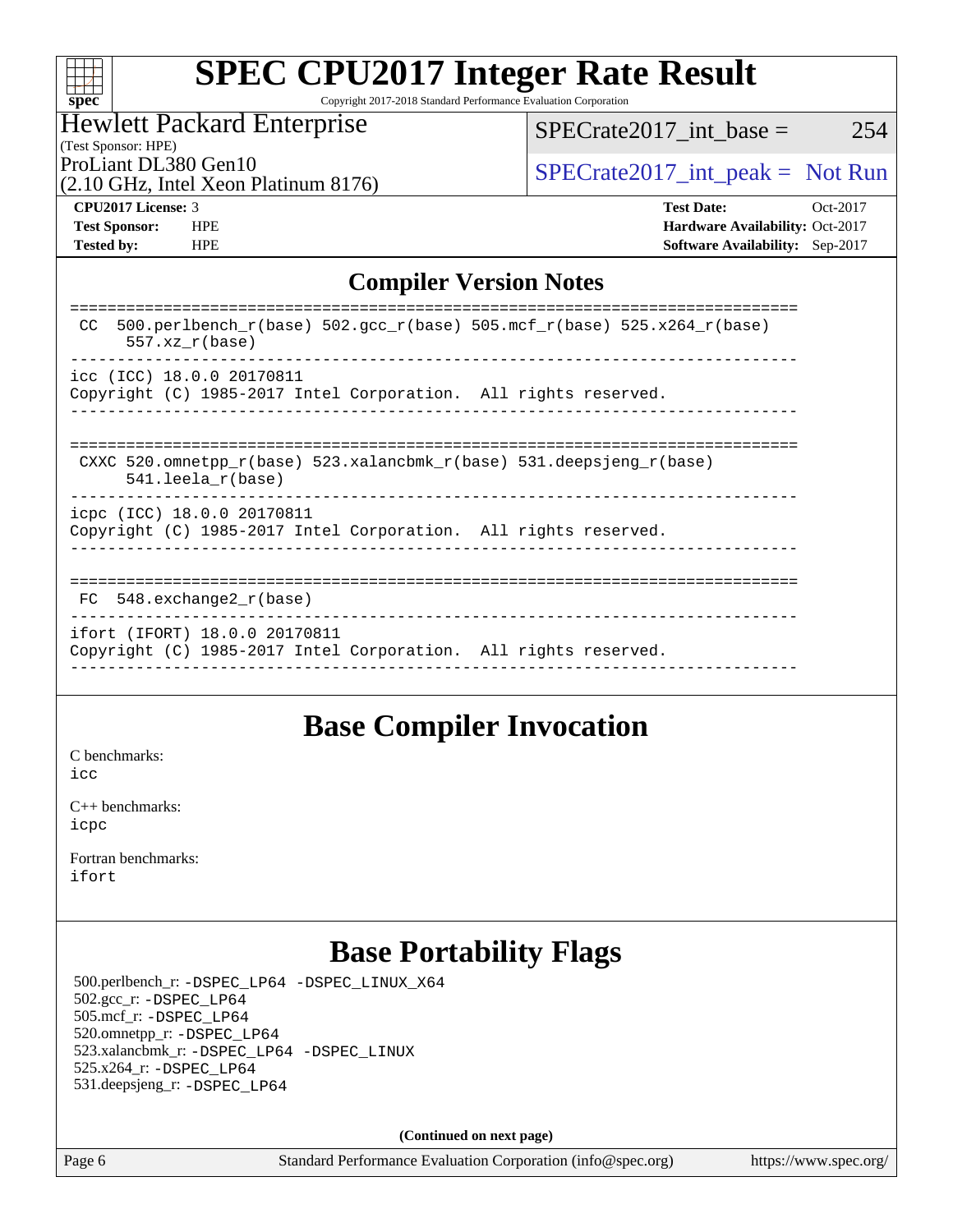

Copyright 2017-2018 Standard Performance Evaluation Corporation

Hewlett Packard Enterprise

(Test Sponsor: HPE)

 $SPECTate2017\_int\_base = 254$ 

(2.10 GHz, Intel Xeon Platinum 8176)

ProLiant DL380 Gen10  $SPECTA = 10$   $SPECTA = 2017$  int peak = Not Run

**[CPU2017 License:](http://www.spec.org/auto/cpu2017/Docs/result-fields.html#CPU2017License)** 3 **[Test Date:](http://www.spec.org/auto/cpu2017/Docs/result-fields.html#TestDate)** Oct-2017 **[Test Sponsor:](http://www.spec.org/auto/cpu2017/Docs/result-fields.html#TestSponsor)** HPE **[Hardware Availability:](http://www.spec.org/auto/cpu2017/Docs/result-fields.html#HardwareAvailability)** Oct-2017 **[Tested by:](http://www.spec.org/auto/cpu2017/Docs/result-fields.html#Testedby)** HPE **[Software Availability:](http://www.spec.org/auto/cpu2017/Docs/result-fields.html#SoftwareAvailability)** Sep-2017

## **[Base Portability Flags \(Continued\)](http://www.spec.org/auto/cpu2017/Docs/result-fields.html#BasePortabilityFlags)**

 541.leela\_r: [-DSPEC\\_LP64](http://www.spec.org/cpu2017/results/res2017q4/cpu2017-20171003-00078.flags.html#suite_basePORTABILITY541_leela_r_DSPEC_LP64) 548.exchange2\_r: [-DSPEC\\_LP64](http://www.spec.org/cpu2017/results/res2017q4/cpu2017-20171003-00078.flags.html#suite_basePORTABILITY548_exchange2_r_DSPEC_LP64) 557.xz\_r: [-DSPEC\\_LP64](http://www.spec.org/cpu2017/results/res2017q4/cpu2017-20171003-00078.flags.html#suite_basePORTABILITY557_xz_r_DSPEC_LP64)

**[Base Optimization Flags](http://www.spec.org/auto/cpu2017/Docs/result-fields.html#BaseOptimizationFlags)**

[C benchmarks](http://www.spec.org/auto/cpu2017/Docs/result-fields.html#Cbenchmarks):

[-Wl,-z,muldefs](http://www.spec.org/cpu2017/results/res2017q4/cpu2017-20171003-00078.flags.html#user_CCbase_link_force_multiple1_b4cbdb97b34bdee9ceefcfe54f4c8ea74255f0b02a4b23e853cdb0e18eb4525ac79b5a88067c842dd0ee6996c24547a27a4b99331201badda8798ef8a743f577) [-xCORE-AVX512](http://www.spec.org/cpu2017/results/res2017q4/cpu2017-20171003-00078.flags.html#user_CCbase_f-xCORE-AVX512) [-ipo](http://www.spec.org/cpu2017/results/res2017q4/cpu2017-20171003-00078.flags.html#user_CCbase_f-ipo) [-O3](http://www.spec.org/cpu2017/results/res2017q4/cpu2017-20171003-00078.flags.html#user_CCbase_f-O3) [-no-prec-div](http://www.spec.org/cpu2017/results/res2017q4/cpu2017-20171003-00078.flags.html#user_CCbase_f-no-prec-div) [-qopt-mem-layout-trans=3](http://www.spec.org/cpu2017/results/res2017q4/cpu2017-20171003-00078.flags.html#user_CCbase_f-qopt-mem-layout-trans_de80db37974c74b1f0e20d883f0b675c88c3b01e9d123adea9b28688d64333345fb62bc4a798493513fdb68f60282f9a726aa07f478b2f7113531aecce732043) [-L/usr/local/je5.0.1-64/lib](http://www.spec.org/cpu2017/results/res2017q4/cpu2017-20171003-00078.flags.html#user_CCbase_jemalloc_link_path64_4b10a636b7bce113509b17f3bd0d6226c5fb2346b9178c2d0232c14f04ab830f976640479e5c33dc2bcbbdad86ecfb6634cbbd4418746f06f368b512fced5394) [-ljemalloc](http://www.spec.org/cpu2017/results/res2017q4/cpu2017-20171003-00078.flags.html#user_CCbase_jemalloc_link_lib_d1249b907c500fa1c0672f44f562e3d0f79738ae9e3c4a9c376d49f265a04b9c99b167ecedbf6711b3085be911c67ff61f150a17b3472be731631ba4d0471706)

[C++ benchmarks:](http://www.spec.org/auto/cpu2017/Docs/result-fields.html#CXXbenchmarks)

[-Wl,-z,muldefs](http://www.spec.org/cpu2017/results/res2017q4/cpu2017-20171003-00078.flags.html#user_CXXbase_link_force_multiple1_b4cbdb97b34bdee9ceefcfe54f4c8ea74255f0b02a4b23e853cdb0e18eb4525ac79b5a88067c842dd0ee6996c24547a27a4b99331201badda8798ef8a743f577) [-xCORE-AVX512](http://www.spec.org/cpu2017/results/res2017q4/cpu2017-20171003-00078.flags.html#user_CXXbase_f-xCORE-AVX512) [-ipo](http://www.spec.org/cpu2017/results/res2017q4/cpu2017-20171003-00078.flags.html#user_CXXbase_f-ipo) [-O3](http://www.spec.org/cpu2017/results/res2017q4/cpu2017-20171003-00078.flags.html#user_CXXbase_f-O3) [-no-prec-div](http://www.spec.org/cpu2017/results/res2017q4/cpu2017-20171003-00078.flags.html#user_CXXbase_f-no-prec-div) [-qopt-mem-layout-trans=3](http://www.spec.org/cpu2017/results/res2017q4/cpu2017-20171003-00078.flags.html#user_CXXbase_f-qopt-mem-layout-trans_de80db37974c74b1f0e20d883f0b675c88c3b01e9d123adea9b28688d64333345fb62bc4a798493513fdb68f60282f9a726aa07f478b2f7113531aecce732043) [-L/usr/local/je5.0.1-64/lib](http://www.spec.org/cpu2017/results/res2017q4/cpu2017-20171003-00078.flags.html#user_CXXbase_jemalloc_link_path64_4b10a636b7bce113509b17f3bd0d6226c5fb2346b9178c2d0232c14f04ab830f976640479e5c33dc2bcbbdad86ecfb6634cbbd4418746f06f368b512fced5394) [-ljemalloc](http://www.spec.org/cpu2017/results/res2017q4/cpu2017-20171003-00078.flags.html#user_CXXbase_jemalloc_link_lib_d1249b907c500fa1c0672f44f562e3d0f79738ae9e3c4a9c376d49f265a04b9c99b167ecedbf6711b3085be911c67ff61f150a17b3472be731631ba4d0471706)

[Fortran benchmarks](http://www.spec.org/auto/cpu2017/Docs/result-fields.html#Fortranbenchmarks):

[-Wl,-z,muldefs](http://www.spec.org/cpu2017/results/res2017q4/cpu2017-20171003-00078.flags.html#user_FCbase_link_force_multiple1_b4cbdb97b34bdee9ceefcfe54f4c8ea74255f0b02a4b23e853cdb0e18eb4525ac79b5a88067c842dd0ee6996c24547a27a4b99331201badda8798ef8a743f577) [-xCORE-AVX512](http://www.spec.org/cpu2017/results/res2017q4/cpu2017-20171003-00078.flags.html#user_FCbase_f-xCORE-AVX512) [-ipo](http://www.spec.org/cpu2017/results/res2017q4/cpu2017-20171003-00078.flags.html#user_FCbase_f-ipo) [-O3](http://www.spec.org/cpu2017/results/res2017q4/cpu2017-20171003-00078.flags.html#user_FCbase_f-O3) [-no-prec-div](http://www.spec.org/cpu2017/results/res2017q4/cpu2017-20171003-00078.flags.html#user_FCbase_f-no-prec-div) [-qopt-mem-layout-trans=3](http://www.spec.org/cpu2017/results/res2017q4/cpu2017-20171003-00078.flags.html#user_FCbase_f-qopt-mem-layout-trans_de80db37974c74b1f0e20d883f0b675c88c3b01e9d123adea9b28688d64333345fb62bc4a798493513fdb68f60282f9a726aa07f478b2f7113531aecce732043) [-nostandard-realloc-lhs](http://www.spec.org/cpu2017/results/res2017q4/cpu2017-20171003-00078.flags.html#user_FCbase_f_2003_std_realloc_82b4557e90729c0f113870c07e44d33d6f5a304b4f63d4c15d2d0f1fab99f5daaed73bdb9275d9ae411527f28b936061aa8b9c8f2d63842963b95c9dd6426b8a) [-align array32byte](http://www.spec.org/cpu2017/results/res2017q4/cpu2017-20171003-00078.flags.html#user_FCbase_align_array32byte_b982fe038af199962ba9a80c053b8342c548c85b40b8e86eb3cc33dee0d7986a4af373ac2d51c3f7cf710a18d62fdce2948f201cd044323541f22fc0fffc51b6) [-L/usr/local/je5.0.1-64/lib](http://www.spec.org/cpu2017/results/res2017q4/cpu2017-20171003-00078.flags.html#user_FCbase_jemalloc_link_path64_4b10a636b7bce113509b17f3bd0d6226c5fb2346b9178c2d0232c14f04ab830f976640479e5c33dc2bcbbdad86ecfb6634cbbd4418746f06f368b512fced5394) [-ljemalloc](http://www.spec.org/cpu2017/results/res2017q4/cpu2017-20171003-00078.flags.html#user_FCbase_jemalloc_link_lib_d1249b907c500fa1c0672f44f562e3d0f79738ae9e3c4a9c376d49f265a04b9c99b167ecedbf6711b3085be911c67ff61f150a17b3472be731631ba4d0471706)

## **[Base Other Flags](http://www.spec.org/auto/cpu2017/Docs/result-fields.html#BaseOtherFlags)**

[C benchmarks](http://www.spec.org/auto/cpu2017/Docs/result-fields.html#Cbenchmarks):  $-m64$   $-std=cl1$ 

[C++ benchmarks:](http://www.spec.org/auto/cpu2017/Docs/result-fields.html#CXXbenchmarks) [-m64](http://www.spec.org/cpu2017/results/res2017q4/cpu2017-20171003-00078.flags.html#user_CXXbase_intel_intel64_18.0_af43caccfc8ded86e7699f2159af6efc7655f51387b94da716254467f3c01020a5059329e2569e4053f409e7c9202a7efc638f7a6d1ffb3f52dea4a3e31d82ab)

[Fortran benchmarks](http://www.spec.org/auto/cpu2017/Docs/result-fields.html#Fortranbenchmarks):

[-m64](http://www.spec.org/cpu2017/results/res2017q4/cpu2017-20171003-00078.flags.html#user_FCbase_intel_intel64_18.0_af43caccfc8ded86e7699f2159af6efc7655f51387b94da716254467f3c01020a5059329e2569e4053f409e7c9202a7efc638f7a6d1ffb3f52dea4a3e31d82ab)

The flags files that were used to format this result can be browsed at

<http://www.spec.org/cpu2017/flags/Intel-ic18.0-official-linux64.html> <http://www.spec.org/cpu2017/flags/HPE-Platform-Flags-Intel-V1.2-SKX-revD.html>

You can also download the XML flags sources by saving the following links: <http://www.spec.org/cpu2017/flags/Intel-ic18.0-official-linux64.xml> <http://www.spec.org/cpu2017/flags/HPE-Platform-Flags-Intel-V1.2-SKX-revD.xml>

Page 7 Standard Performance Evaluation Corporation [\(info@spec.org\)](mailto:info@spec.org) <https://www.spec.org/>